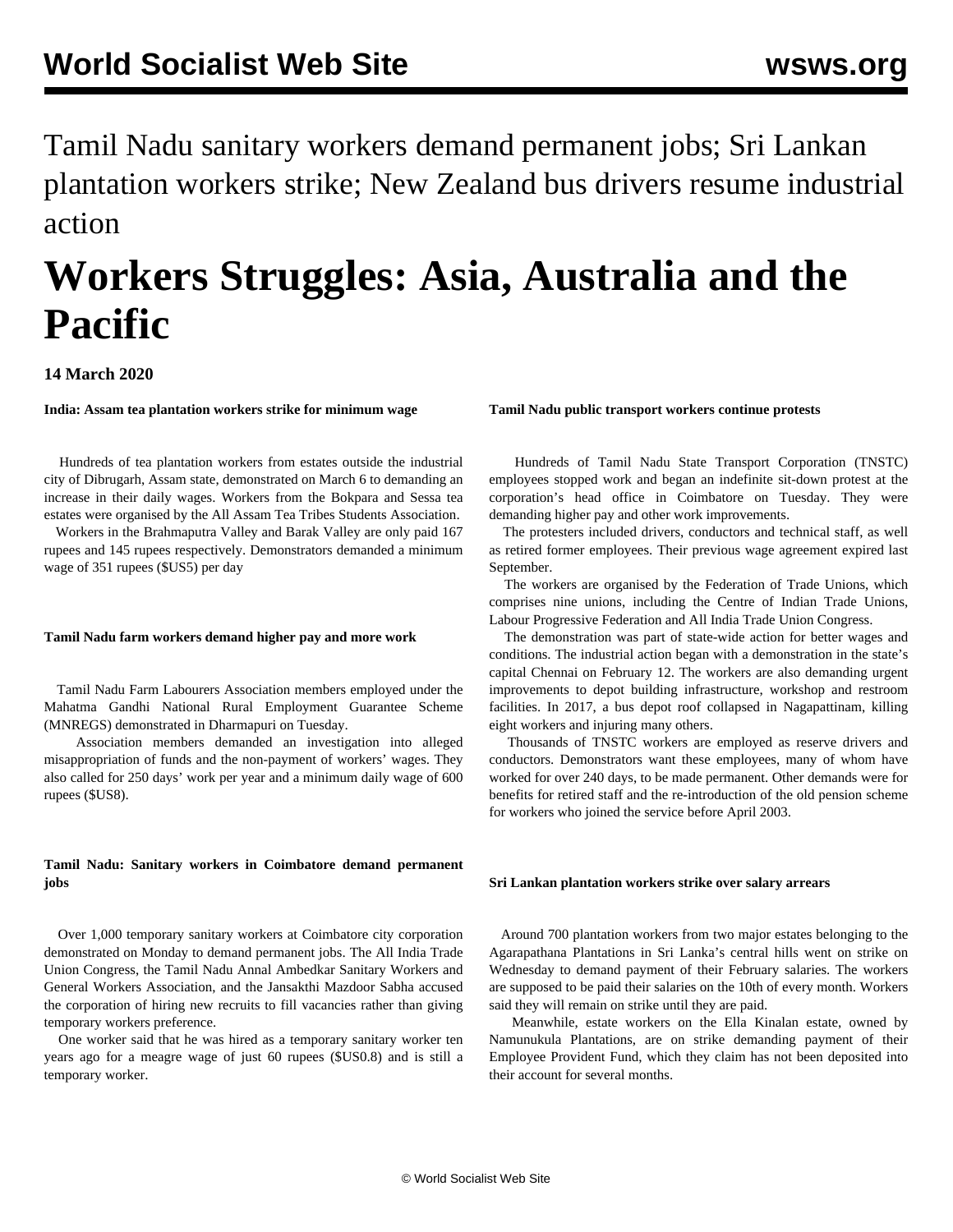#### **Sri Lankan audit office workers remain on strike**

 Audit Services workers across Sri Lanka are maintaining strike action they began on March 2 to demand they be made a part of the state service and that all auditors across the country are integrated into the public service.

 Led by the Sri Lanka Auditor Inspectors Service Union, the strikers protested outside the Fort Railway Station on Tuesday and marched to the Presidential Secretariat. They are also demanding an end to harassment from the Audit Service Commission.

#### **Cambodian bag manufacturing workers demand reinstatement**

 Three hundred workers from the T&L bag plant in Phnom Penh's Kamboul district resumed their strike and protest on Monday after the company refused to reinstate four sacked workers. The workers defied an Arbitration Council ruling ordering them to end their industrial action and return to work.

 The four workers were fired on March 3, a month after they established a union inside the plant. One worker told the media that they were prepared to stop work indefinitely if the four were not reinstated. Workers say the company did not comply with government regulations on working conditions, did not provide trucks for transporting employees to and from work and had no health clinic on site for the 380-strong workforce.

#### **Maryvale paper mill industrial action enters seventh month**

 Maintenance workers from Australian Paper in Maryvale, southeast of Melbourne, Victoria state, stopped work for four hours on March 7 and reinforced ongoing work bans against the company's proposed enterprise agreement. Bans were imposed on overtime and using the company's phones.

 The strike followed several months of limited rolling strikes and work bans in September and January. About 160 workers at the mill are represented by the Australian Manufacturing Workers Union, Electrical Trades Union and United Workers Union.

 According to the unions, Australian Paper, which is a subsidiary of Nippon Paper, a global company with a net income of \$10.3 billion, wants a two-tier agreement that would see 15 percent lower wage rates for all new employees. The company also wants a freeze on existing employees' wages until the pay of new starters catches up. The proposed changes could lead to full-time staff being replaced by contractors, cuts in sick and personal leave and alterations in the way overtime is calculated and rosters devised.

 During wage negotiations in 2016 and 2017, the unions used the threat of a total closure by Australian Paper management to force workers to accept pay cuts. Australian Paper workers are now demanding pay rises to claw back what the unions agreed to give up in the last enterprise agreement.

 The unions are dragging out the dispute with limited strike action while they negotiate a closed-door deal with the company in the Fair Work Commission.

 Over 100 workers from the Hobsons Bay City Council, a seaside southern Melbourne suburb, stopped work for four hours on Tuesday to oppose the council's proposed enterprise agreement (EA). Australian Services Union members are maintaining low-level industrial action imposed on December 11 that includes work bans on mowing sports fields and parks, removing seaweed from the foreshore, processing court documents and fines, issuing infringement notices, cleaning minor plant and refuelling vehicles after 1 p.m.

 Negotiations for a new agreement have been ongoing for 11 months. Council management has offered an 8 percent pay increase over a fiveyear period including one year backdated, meaning an average annual increase of 1.6 percent. The union is seeking a 7.5 percent pay increase over three years (2.5 percent annual increase).

#### **New Zealand: Auckland bus drivers resume strike**

 Auckland bus drivers involved in an ongoing dispute with NZ Bus began a new round of strikes on Friday after pay negotiations failed. The rolling stoppages began with drivers from the Panmure and Auckland City depots, who walked out from 4 a.m. to 7 a.m. Further strikes are expected across the city and suburban areas next week.

 Last month, 86 percent of 800 drivers rejected a 43 cent increase in their hourly rate, to \$22.50, by NZ Bus management. The drivers voted on February 11 to strike if talks were unsuccessful. A subsequent strike was called off by the Tramways Union and First Union to allow the negotiations go ahead.

 Tramways Union president Gary Froggatt said NZ Bus hasn't made any attempt to improve its pay offer or to reduce onerous 14-hour shifts. The unions asked the company to join an approach to the Auckland Council to "find a solution" but NZ Bus declined to take part. First Union secretary Jared Abbott said, "there's always things happening behind the scenes and we want to find a resolution."

 NZ Bus, which is contracted by the Labour Party-led Auckland Council, has been in discussions with the unions since December, when the unions first called off industrial action, falsely claiming that a council resolution was a step towards resolving the dispute. First Union then turned against migrant workers, scapegoating them for low wages.

#### **New Zealand laboratory workers strike**

 Laboratory workers employed by New Zealand's District Health Boards took nationwide strike action on Friday as part of an ongoing series of action over a pay dispute. Workers taking part in the strike have been imposing partial work bans on taking blood, refusing to process samples and undertake certain tests, from early February until May 5.

 Around 500 members of the APEX union are demanding better pay. Medical lab technicians and scientists are paid \$10,000 to \$15,000 less than nurses.

 The director-general of health, Ashley Bloomfield, condemned the strike's "poor timing," amid ongoing testing for COVID-19. He accused the lab workers of "trying to use this as leverage" in the dispute.

 APEX union advocate David Munro said the timing of the strike, though "unfortunate," was not deliberate. He blamed the timing on the DHBs